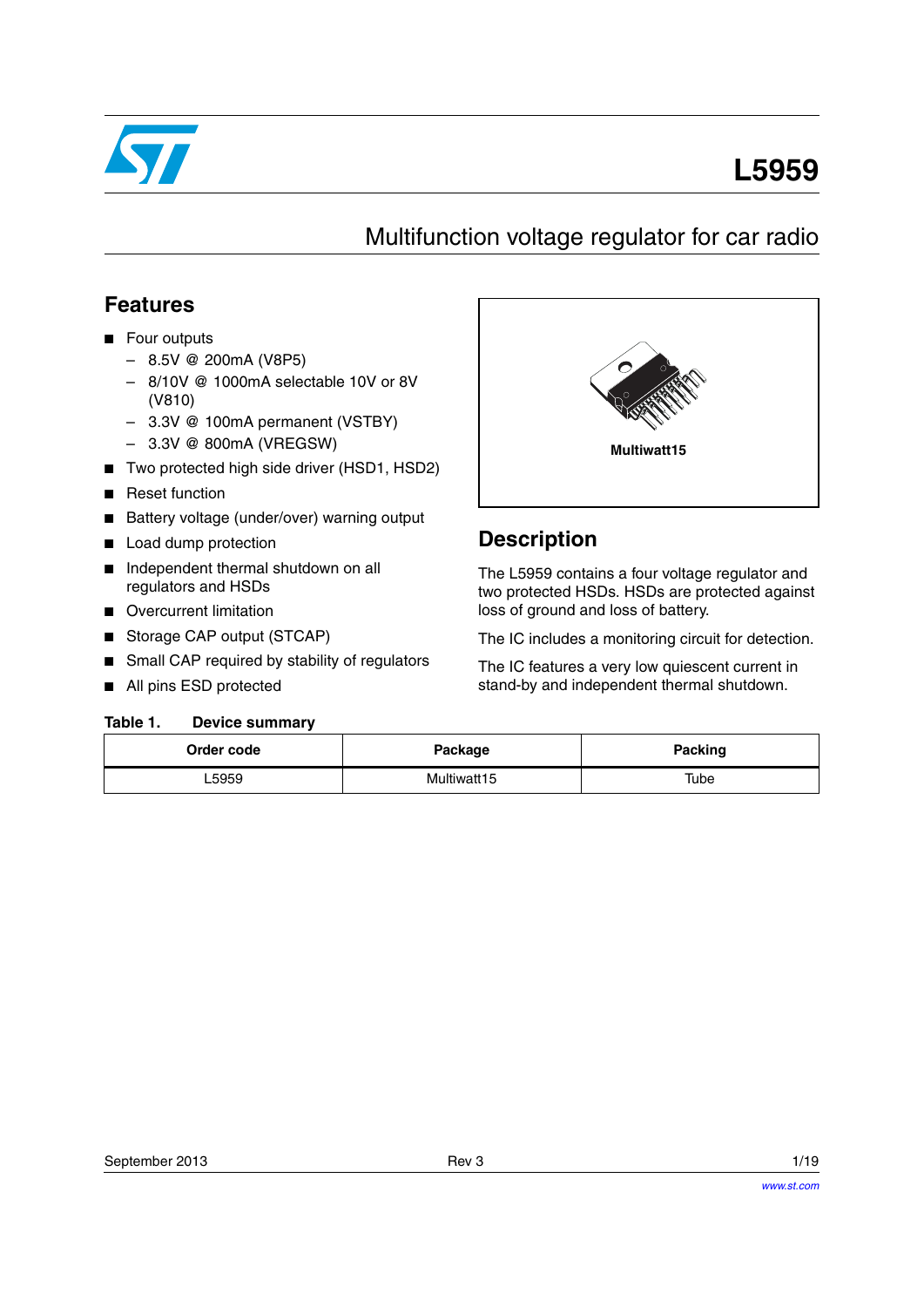# **Contents**

| $\mathbf{1}$            |     |  |  |  |
|-------------------------|-----|--|--|--|
| $\mathbf{2}$            |     |  |  |  |
|                         | 2.1 |  |  |  |
| 3                       |     |  |  |  |
|                         | 3.1 |  |  |  |
|                         | 3.2 |  |  |  |
|                         | 3.3 |  |  |  |
| $\overline{\mathbf{4}}$ |     |  |  |  |
| 5                       |     |  |  |  |
| 6                       |     |  |  |  |

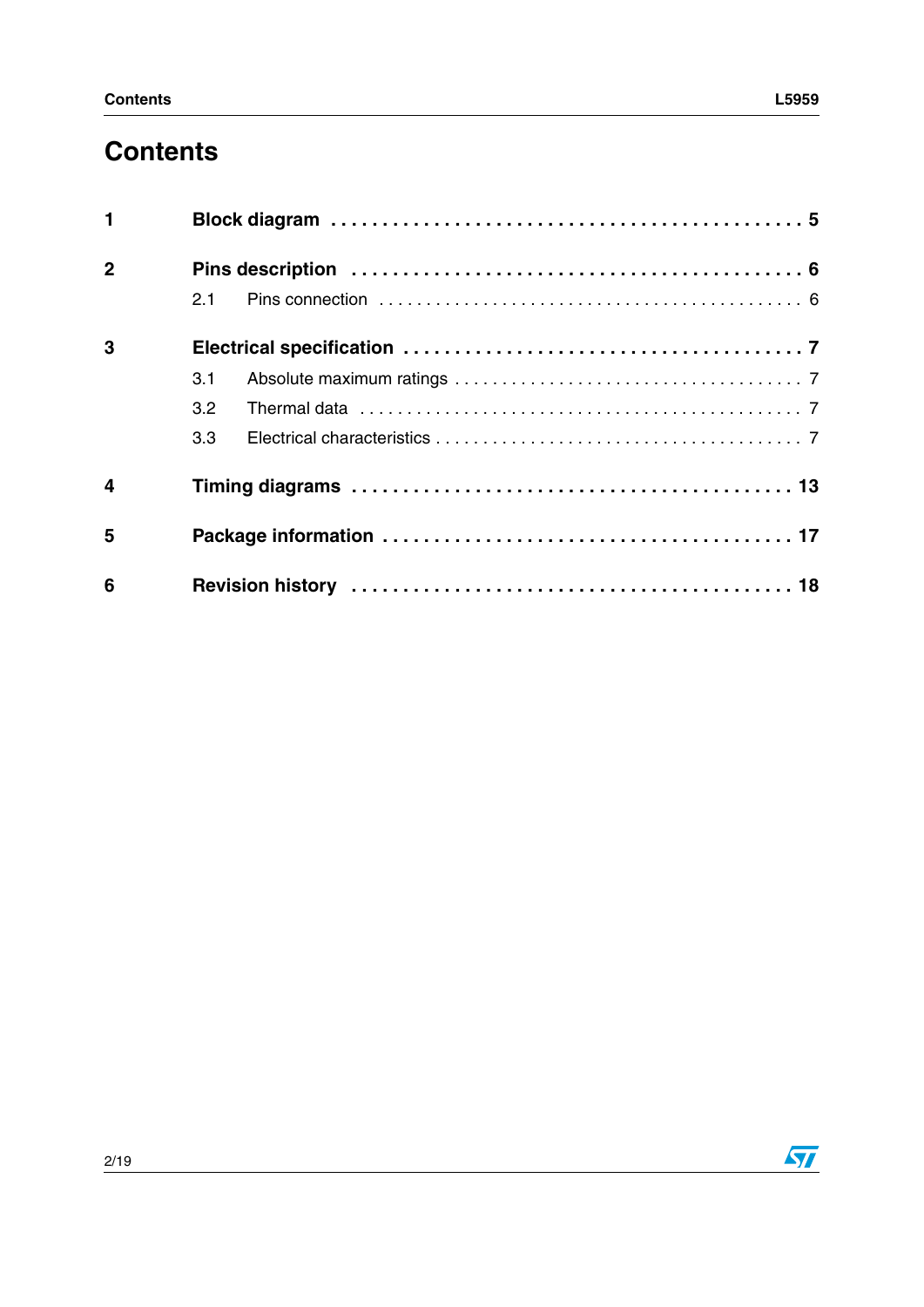# **List of tables**

| Table 2. |  |
|----------|--|
| Table 3. |  |
|          |  |
|          |  |
|          |  |

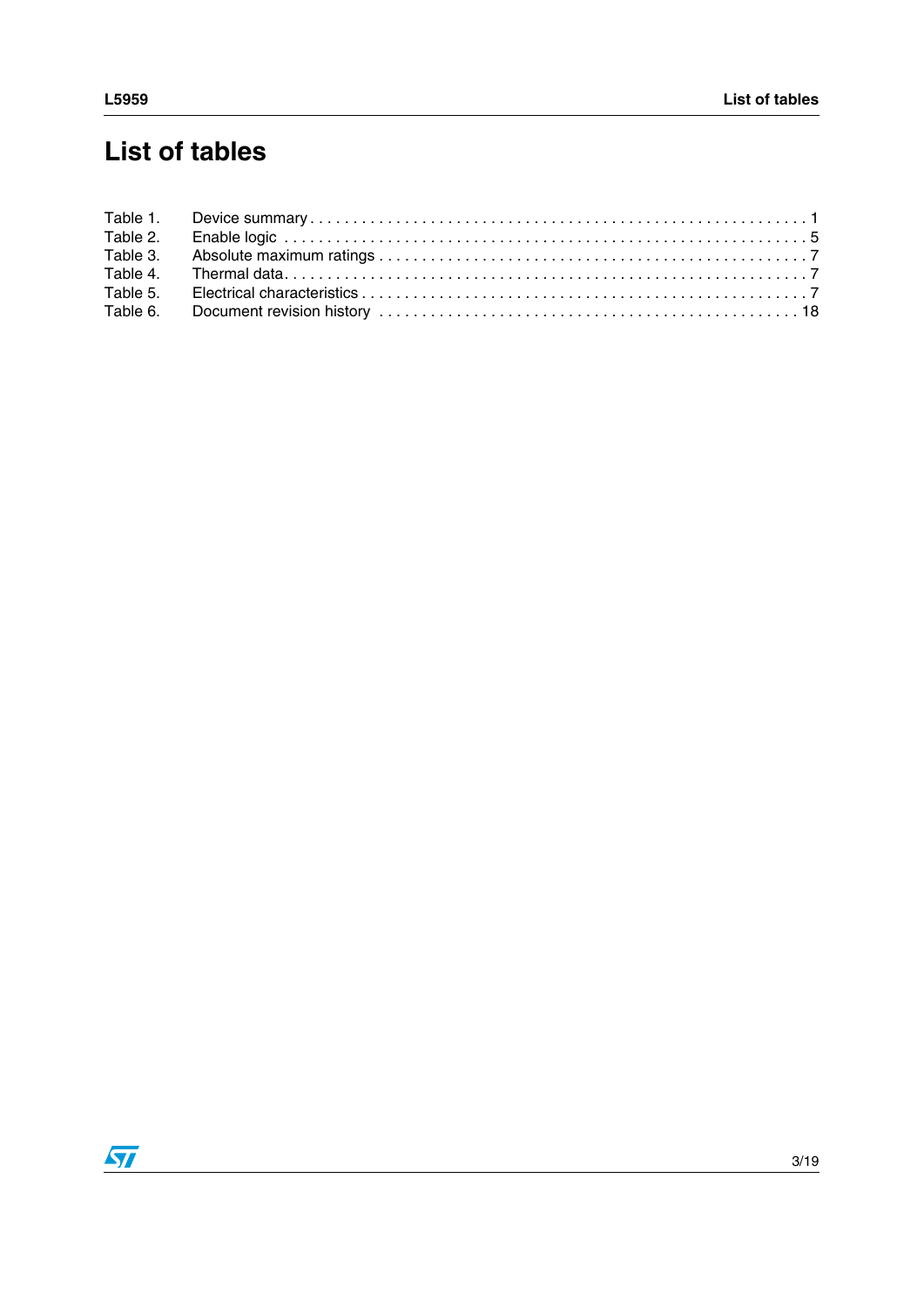# **List of figures**

| Figure 1. |  |
|-----------|--|
| Figure 2. |  |
| Figure 3. |  |
| Figure 4. |  |
| Figure 5. |  |
| Figure 6. |  |
| Figure 7. |  |
| Figure 8. |  |
| Figure 9. |  |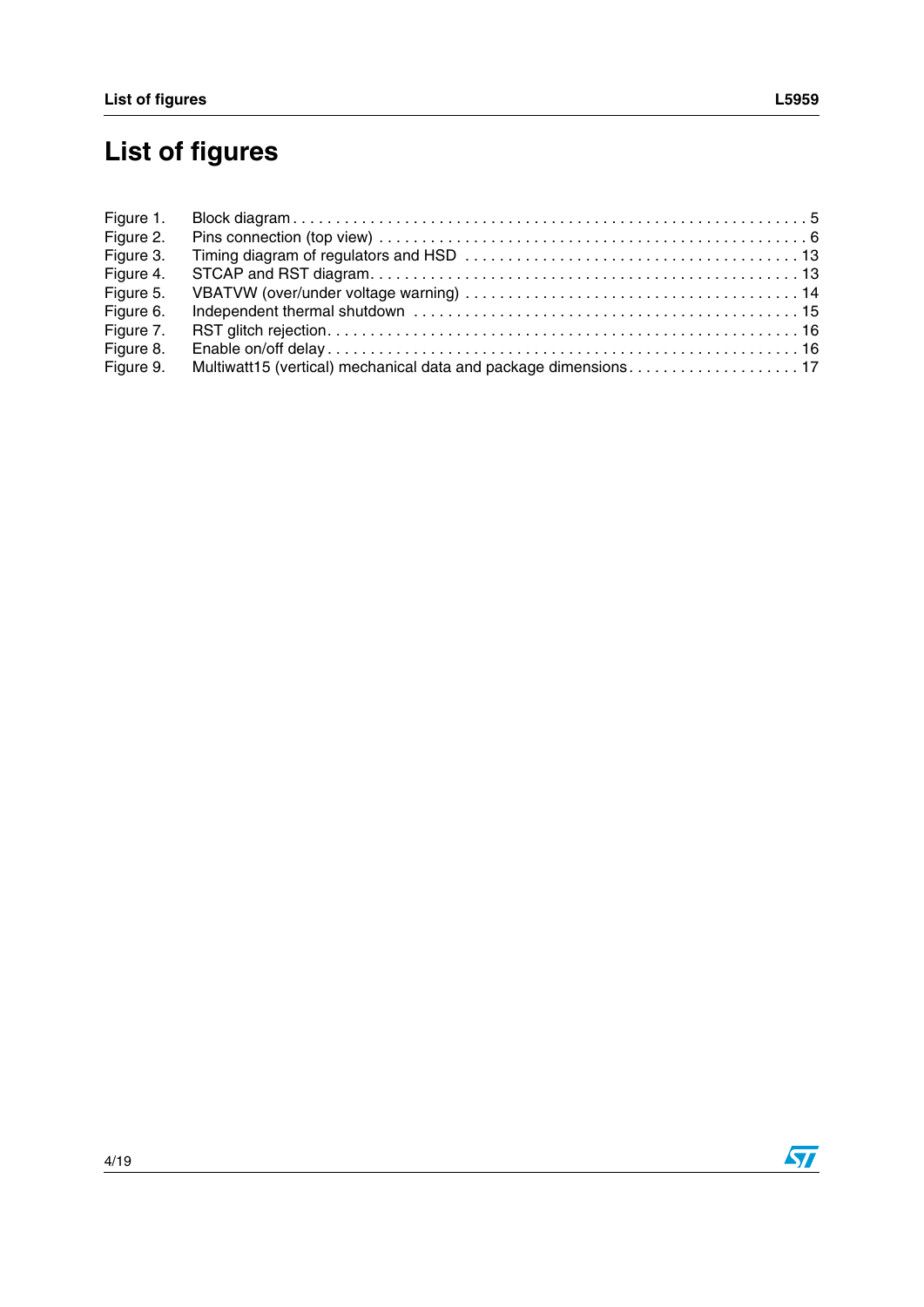# <span id="page-4-0"></span>**1 Block diagram**



#### <span id="page-4-2"></span>**Figure 1. Block diagram**

<span id="page-4-1"></span>

| Table 2.        | <b>Enable logic</b> |                 |               |             |           |                     |                      |                  |
|-----------------|---------------------|-----------------|---------------|-------------|-----------|---------------------|----------------------|------------------|
| EN <sub>2</sub> | EN <sub>1</sub>     | EN <sub>0</sub> | <b>VREGSW</b> | <b>V8P5</b> | HSD1      | <b>V810</b><br>(8V) | <b>V810</b><br>(10V) | HSD <sub>2</sub> |
| 0               | 0                   | 0               | Off           | Off         | Off       | Off                 | Off                  | Off              |
| 0               | 0                   |                 | On            | <b>On</b>   | <b>On</b> | Off                 | On.                  | <b>On</b>        |
| 0               |                     | 0               | On            | Off         | Off       | Off                 | Off                  | Off              |
| 0               |                     |                 | On            | <b>On</b>   | <b>On</b> | Off                 | Off                  | <b>On</b>        |
|                 | 0                   | 0               | On            | On          | <b>On</b> | Off                 | Off                  | Off              |
|                 | 0                   |                 | On            | On          | On        | Off                 | <b>On</b>            | Off              |
|                 |                     | 0               | On            | <b>On</b>   | <b>On</b> | On                  | Off                  | Off              |
|                 |                     |                 | On            | On          | On        | On                  | Off                  | On               |

 $\overline{\mathbf{H}}$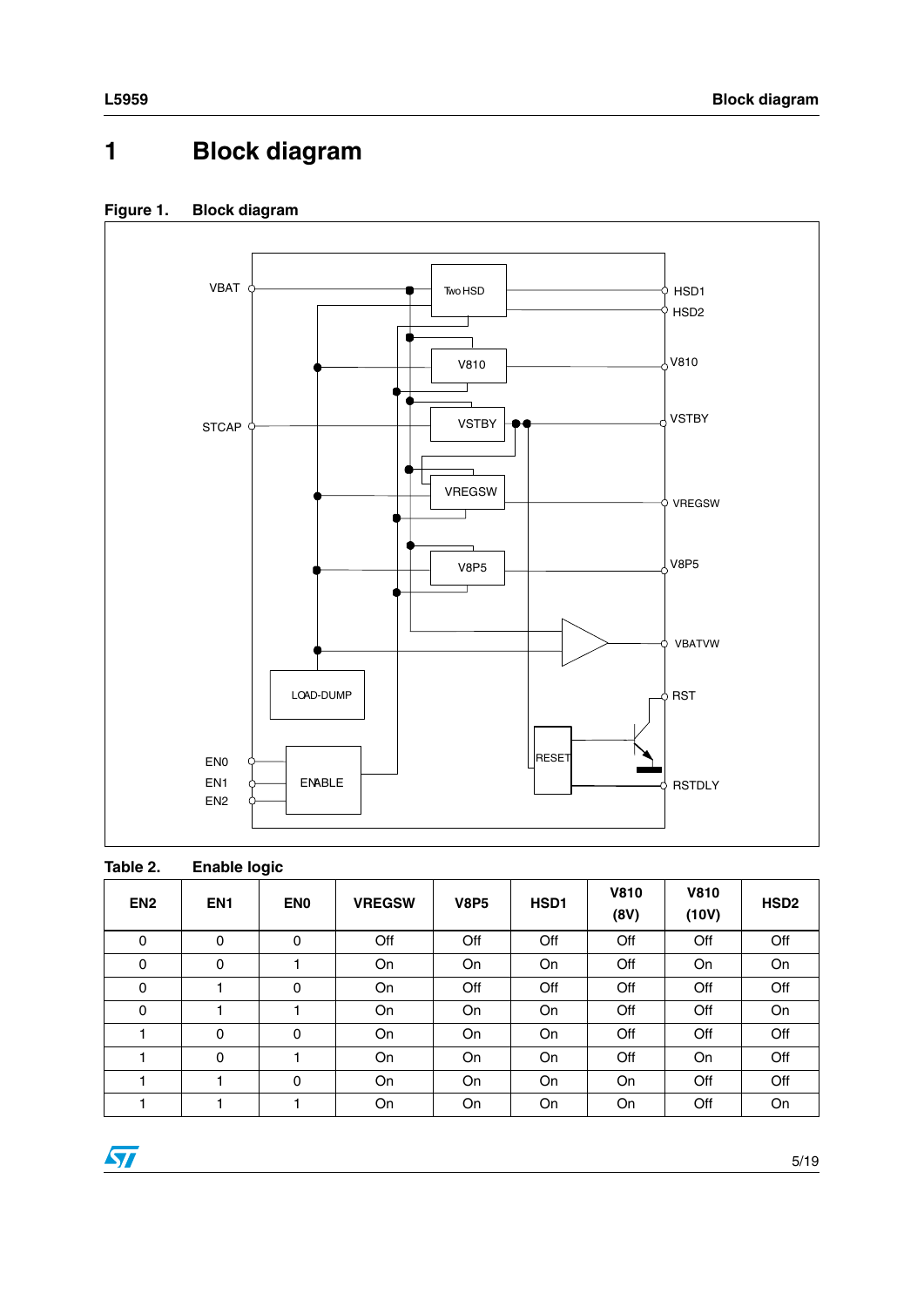# <span id="page-5-0"></span>**2 Pins description**

## <span id="page-5-1"></span>**2.1 Pins connection**

#### <span id="page-5-2"></span>**Figure 2.** Pins connection (top view)



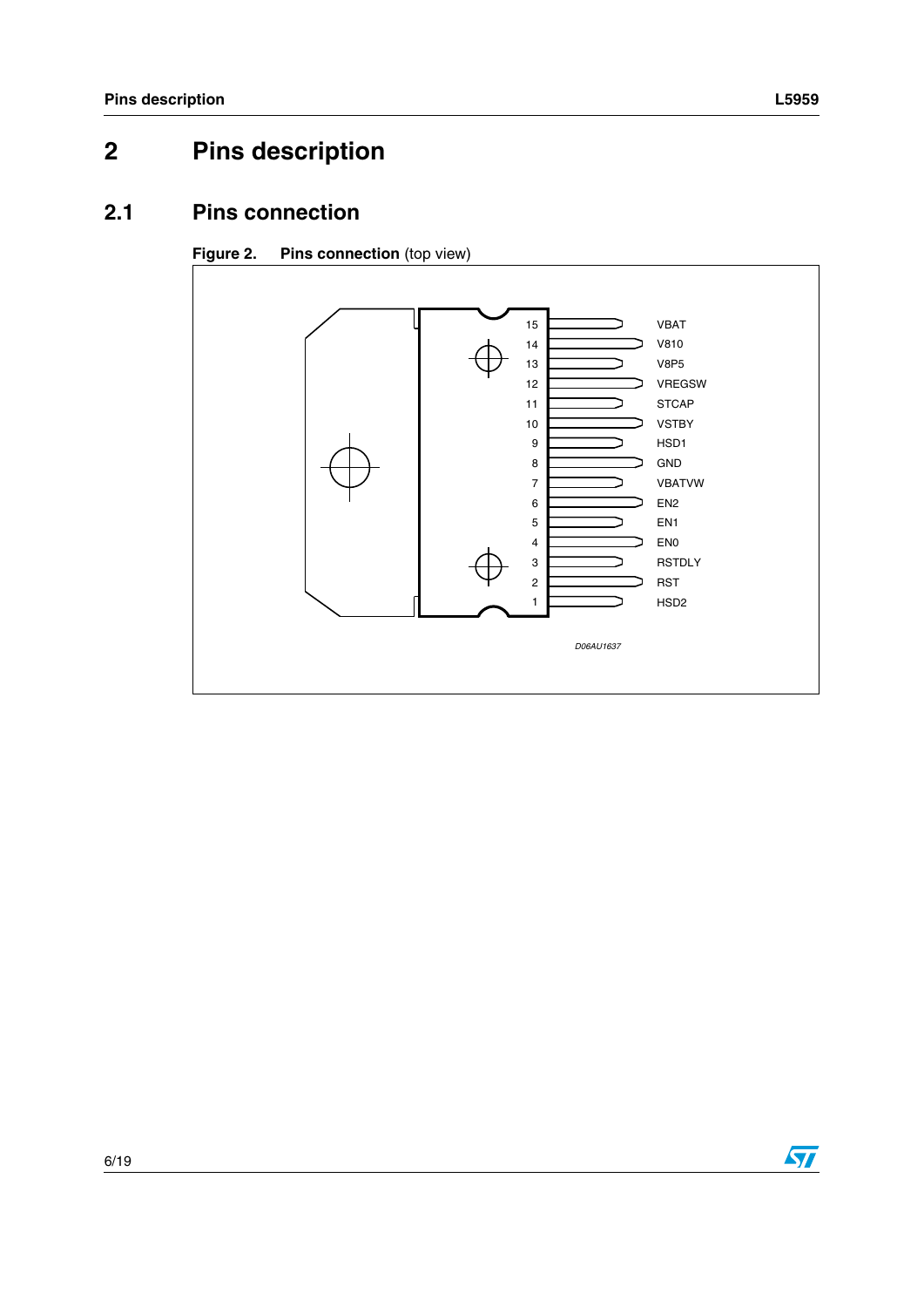# <span id="page-6-0"></span>**3 Electrical specification**

## <span id="page-6-1"></span>**3.1 Absolute maximum ratings**

<span id="page-6-4"></span>

| Absolute maximum ratings<br>Table 3. |  |
|--------------------------------------|--|
|--------------------------------------|--|

| Symbol                       | <b>Parameter</b>                                   | Value              | <b>Unit</b> |
|------------------------------|----------------------------------------------------|--------------------|-------------|
| V <sub>BATDC</sub>           | DC operating supply voltage                        | 30                 | v           |
| $V_{\text{BATTR}}$           | Transient supply voltage                           | 50                 | v           |
| Ιo                           | Output current                                     | internally limited |             |
| $R_{ESR}$                    | Output capacitor series eq. resistance (MAX.)      | 0.5                | Ω           |
| $\mathsf{T}_{\mathsf{op}}$   | Operating temperature range                        | $-40$ to $105$     | °C          |
| ${\mathsf T}_{\textsf{stg}}$ | Storage temperature                                | $-55$ to 150       | °C          |
| T,                           | Junction temperature                               | $-55$ to 150       | $^{\circ}C$ |
| $P_{d}$                      | Power dissipation $T_{\text{case}} = 85^{\circ}$ C | 43                 | w           |

## <span id="page-6-2"></span>**3.2 Thermal data**

#### <span id="page-6-5"></span>**Table 4. Thermal data**

| Svmbol                | <b>Parameter</b>                         | <b>Multiwatt</b> | Unit |
|-----------------------|------------------------------------------|------------------|------|
| h i-case <sup>-</sup> | Thermal resistance junction to case max. | .8               | °C/W |

## <span id="page-6-3"></span>**3.3 Electrical characteristics**

#### <span id="page-6-6"></span>**Table 5. Electrical characteristics**

( $V_S = 14.4V$ ; T<sub>amb</sub> = 25°C; unless otherwise specified)

| Symbol                   | <b>Parameter</b>                       | <b>Test Condition</b>                                                                 | Min. | Typ.          | Max.          | Unit |  |
|--------------------------|----------------------------------------|---------------------------------------------------------------------------------------|------|---------------|---------------|------|--|
| <b>INPUT SUPPLIES</b>    |                                        |                                                                                       |      |               |               |      |  |
| $V_{bat}$                | Input supply                           | Operating                                                                             | 9    |               | 18            | V    |  |
| V <sub>STCAP</sub>       | Input supply voltage 2                 | Operating                                                                             | 6    |               | 18            | V    |  |
| $V_{bat}$                | Battery voltage                        | Reverse polarity                                                                      |      |               | non operating |      |  |
| <b>V<sub>STCAP</sub></b> | Input supply voltage 2                 | Reverse polarity                                                                      |      | non operating |               |      |  |
| $I_q$                    | Total quiescent current                | $EN0 = EN1 = EN2 = 0 V:$<br>VBAT = 14 V; $I_{VSTBY}$ = 100 µA                         |      | 55            | 75            | μA   |  |
| $V_{\text{OV}}$          | VBAT Over-voltage shutdown             | Verify all outputs except VSTBY<br>disabled and VBATVW*<br>asserted low (VBAT Rising) | 24   | 27            | 30            | v    |  |
| V <sub>HYSOV</sub>       | Hysteresis of over-voltage<br>shutdown |                                                                                       | 200  | 750           | 1500          | mV   |  |

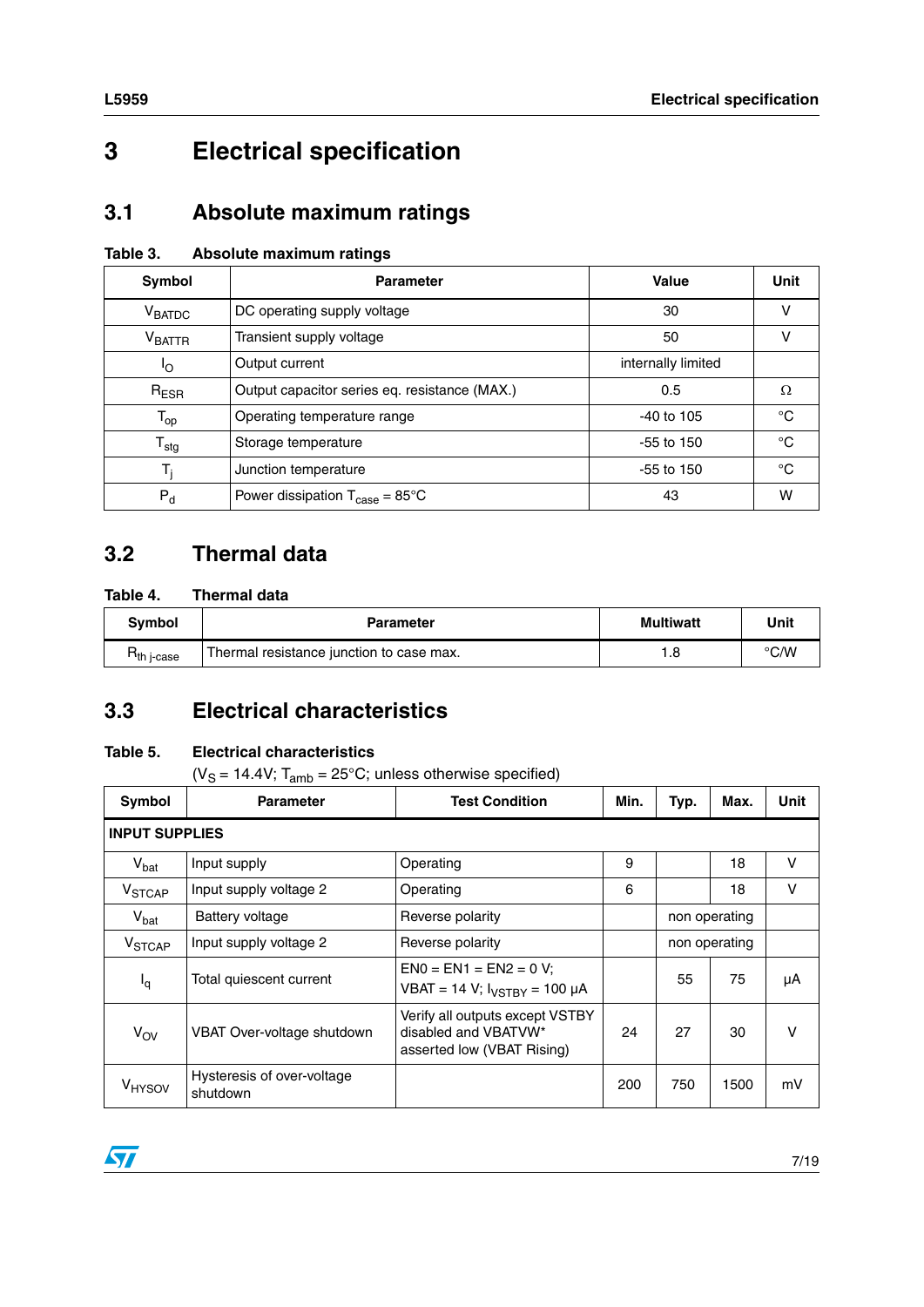( $V_S = 14.4V$ ; T<sub>amb</sub> = 25°C; unless otherwise specified)

| Symbol              | <b>Parameter</b>                       | <b>Test Condition</b>                                                                    | Min.           | Typ.  | Max.  | Unit        |
|---------------------|----------------------------------------|------------------------------------------------------------------------------------------|----------------|-------|-------|-------------|
| $V_{UV}$            | VBAT Under-voltage warning             | Verify VBATVW <sup>*</sup> asserted low<br>(VBAT Falling)                                | $\overline{7}$ | 7.4   | 7.8   | v           |
| V <sub>HYSUV</sub>  | Hysteresis of under-voltage<br>warning |                                                                                          | 70             | 300   | 500   | mV          |
| <b>VSTBY</b>        |                                        |                                                                                          |                |       |       |             |
| $V_0$ (VSTBY)       | Output voltage of VSTBY                |                                                                                          | 3.14           | 3.3   | 3.46  | V           |
| $\Delta V$          | Line regulation                        | $V_{BAT} = 6$ to 18V; I = 100mA                                                          | $-10$          | 0     | $+10$ | mV          |
| $\Delta V_i$        | Load regulation                        | $I_{VSTBY}$ = 0.5 to 100 mA                                                              | -40            | -5    | +10   | mV          |
| $V_{over}$          | Over shoot                             | $I_{VSTBY}$ = 100 to 0.5 mA,<br>$Co=1\mu F$                                              |                | 2.5   | 6     | $\%$        |
| <b>PSRR</b>         |                                        | $I_{VSTBY}$ = 50 mA;<br>$f_0 = 20$ to 1 kHz;<br>VBAT = 14 $V_{dc}$ , 1.0 $V_{ac(pp)}$    | 50             | 70    |       | dB          |
|                     | Supply voltage ripple rejection        | $I_{VSTBY}$ = 50 mA;<br>$f_0 = 20$ to 20 kHz;<br>VBAT = 14 $V_{dc}$ , 1.0 $V_{ac(pp)}$   | 45             | 55    |       | dB          |
| $V_N$               | Output noise                           | Weighted filter<br>$f_0 = 20$ Hz to 20 kHz<br>$I_{VSTBY} = 5$ mA                         |                | 85    | 200   | μV          |
|                     | Drop out voltage                       | $I_{VSTBY}$ = 100mA <sup>(1)</sup>                                                       |                |       | 2.6   | V           |
| $V_{drop}$          | Drop out voltage                       | $I_{VSTBY} = 5$ mA                                                                       |                |       | 2.3   | V           |
| $I_m$               | <b>Current limit</b>                   | Rshort = $0\Omega$                                                                       | 150            | 200   | 300   | mA          |
| $TS_{EN}$           | <b>VSTBY thermal shutdown</b>          | $I_{VSTBY}$ = 500 µA;<br>Increase Ta until VSTBY<br>disabled                             | 150            |       | 190   | $^{\circ}C$ |
| <b>VREGSW</b>       |                                        |                                                                                          |                |       |       |             |
| $V_{o}$<br>(VREGSW) | Output voltage 3.3V                    |                                                                                          | 3.14           | 3.3   | 3.46  | V           |
|                     | <b>VREGSW</b> output tracking          | $I_{VSTBY}$ = 50 mA<br>$I_{VREGSW} = 0.5$ to 800 mA<br>Measure VSTBY - VREGSW            | -40            |       | 40    | mV          |
| V <sub>TRK</sub>    | voltage on VSTBY                       | $I_{VSTBY}$ = 0.5 mA to 100 mA<br>$I_{VREGSW} = 0.5$ to 800 mA<br>Measure VSTBY - VREGSW | -50            |       | 50    | mV          |
| $\Delta\!V$         | Line regulation                        | Vin1 = 9 to 18V; $I = 800mA$                                                             | -40            | 10    | 40    | mV          |
| $\Delta V_i$        | Load regulation                        | $I_{VREGSW} = 1$ to 800mA                                                                | -50            | $-15$ | 10    | mV          |

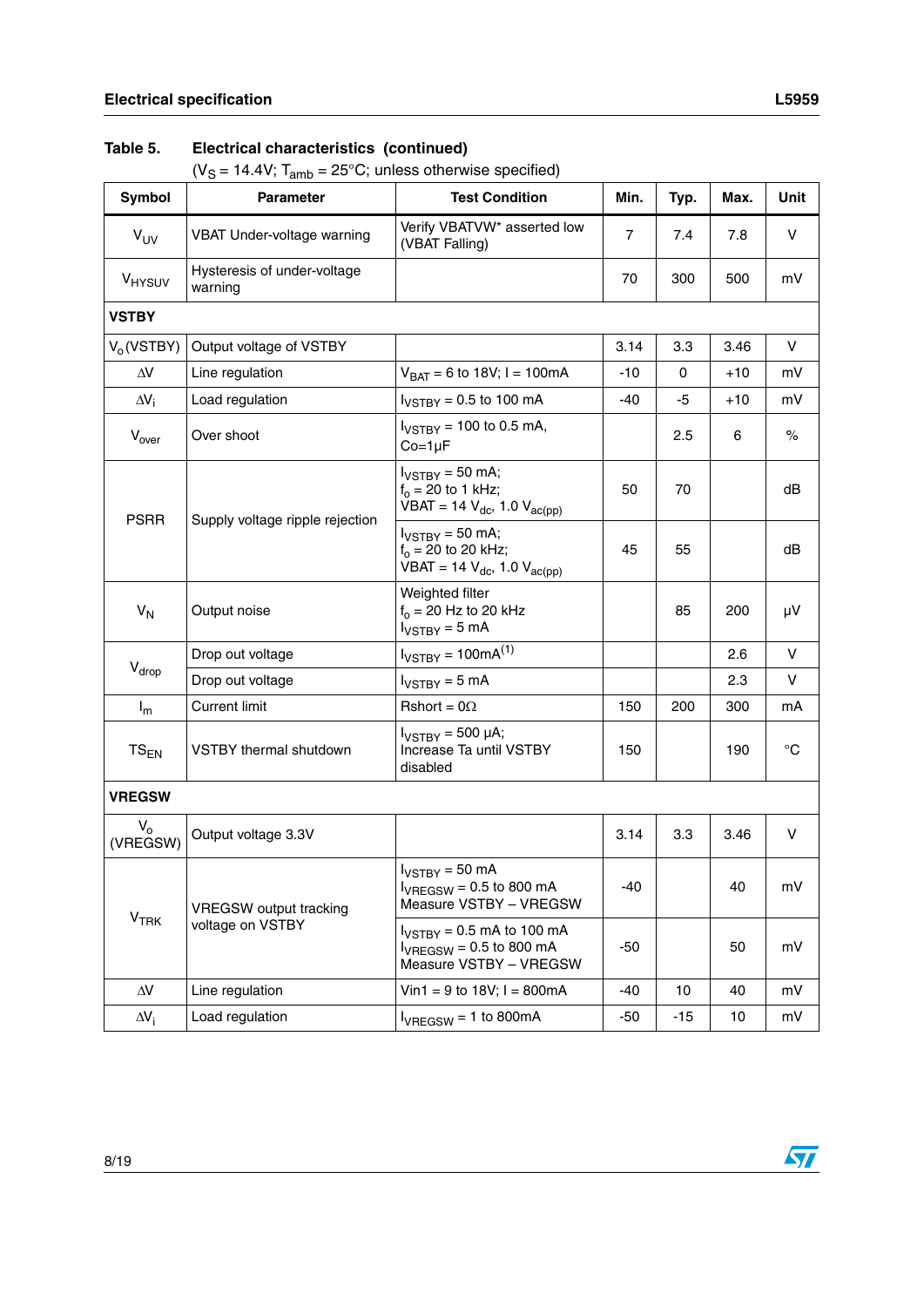( $V_S = 14.4V$ ; T<sub>amb</sub> = 25°C; unless otherwise specified)

| <b>Symbol</b>     | <b>Parameter</b>                             | <b>Test Condition</b>                                                                    | Min.  | Typ. | Max. | Unit        |
|-------------------|----------------------------------------------|------------------------------------------------------------------------------------------|-------|------|------|-------------|
| <b>PSRR</b>       | Supply voltage ripple rejection              | $I_{VREGSW} = 400$ mA;<br>$f_0 = 20$ to 1 kHz;<br>$VBAT = 14 V_{dc}$ , 1.0 $V_{ac(pp)}$  | 50    | 70   |      | dB          |
|                   |                                              | $I_{VREGSW} = 400$ mA;<br>$f_0 = 20$ to 20 kHz;<br>$VBAT = 14 V_{dc}$ , 1.0 $V_{ac(pp)}$ | 45    | 55   |      | dB          |
| $V_N$             | Output noise                                 | Weighted filter<br>$f_0 = 20$ Hz to 20 kHz<br>$I_{VREGSW} = 5$ mA                        |       | 85   | 200  | μV          |
| $V_{drop}$        | Drop out voltage                             | $I_{VREGSW} = 800 \text{ mA}$                                                            |       |      | 2.6  | V           |
| $V_{drop}$        | Drop out voltage                             | $I_{VREGSW} = 5$ mA                                                                      |       |      | 2.3  | V           |
| $I_m$             | <b>Current limit</b>                         | Rshort = $0\Omega$                                                                       | 1     | 1.5  | 2.5  | A           |
| $TS_{EN}$         | <b>VREGSW</b> thermal shutdown               | $I_{VREGSW}$ = 500 µA; Increase Ta<br>until VREGSW disabled                              | 150   |      | 190  | $^{\circ}C$ |
| $t_{\text{don}}$  | Turn-on delay;                               | Ivregsw= 5mA                                                                             | 10    | 45   | 110  | μs          |
| $t_{\text{doff}}$ | Turn-off delay,                              | $I_{VREGSW} = 700$ mA                                                                    |       | 45   | 110  | μs          |
|                   | V8P5 (VBAT=9.5V to 18 V)                     |                                                                                          |       |      |      |             |
| $V_0$ (V8P5)      | Output voltage 8.5V                          |                                                                                          | 8.3   | 8.5  | 8.7  | V           |
| $\Delta\!V$       | Line regulation                              | $VBAT = 9.5$ to 18V; $I = 200mA$                                                         | $-50$ | 3.0  | 50   | mV          |
| ΔVi               | Load regulation                              | $IV8P5 = 1$ to 200mA                                                                     | $-30$ | 3    | 20   | mV          |
| <b>PSRR</b>       | Supply voltage ripple rejection              | $I_{V8P5}$ = 100 mA;<br>$f_0 = 20$ to 1 kHz;<br>$VBAT = 14 V_{dc}$ , 1.0 $V_{ac(pp)}$    | 50    | 60   |      | dB          |
|                   |                                              | $I_{V8P5}$ = 100 mA;<br>$f_0 = 20$ to 20 kHz;<br>VBAT = 14 $V_{dc}$ , 1.0 $V_{ac(pp)}$   | 35    | 40   |      | dB          |
| $V_N$             | Output noise                                 | Weighted filter<br>$f_0$ = 20 Hz to 20 kHz<br>$I_{V8P5} = 5$ mA                          |       | 190  | 450  | μV          |
| $V_{drop}$        | Drop out voltage                             | $IV8P5 = 200mA$                                                                          |       | 0.45 | 0.9  | ν           |
| $I_m$             | <b>Current limit</b>                         | Rshort = $0\Omega$                                                                       | 275   | 450  | 700  | mA          |
| $TS_{EN}$         | V8P5 thermal shutdown                        | $I_{V8P5}$ = 500 µA; Increase Ta<br>until V8P5 disabled                                  | 150   |      | 190  | $^{\circ}C$ |
| $t_{\text{don}}$  | Turn-on delay;                               | $IV8P5 = 5mA$                                                                            | 10    | 45   | 110  | μs          |
| $t_{\text{doff}}$ | Turn-off delay,                              | $I_{V8P5} = 200$ mA                                                                      |       | 45   | 110  | μs          |
|                   | <b>V810 (8V)</b> ( $V_{BAT} = 9.2V$ to 18 V) |                                                                                          |       |      |      |             |
| $V_{o (V810)}$    | Output voltage 8.0V                          |                                                                                          | 7.6   | 8.0  | 8.4  | V           |
| $\Delta\!V$       | Line regulation                              | VBAT = 9.2 to 18V;<br>$I = 1000mA$                                                       | -50   | 3    | 50   | mV          |

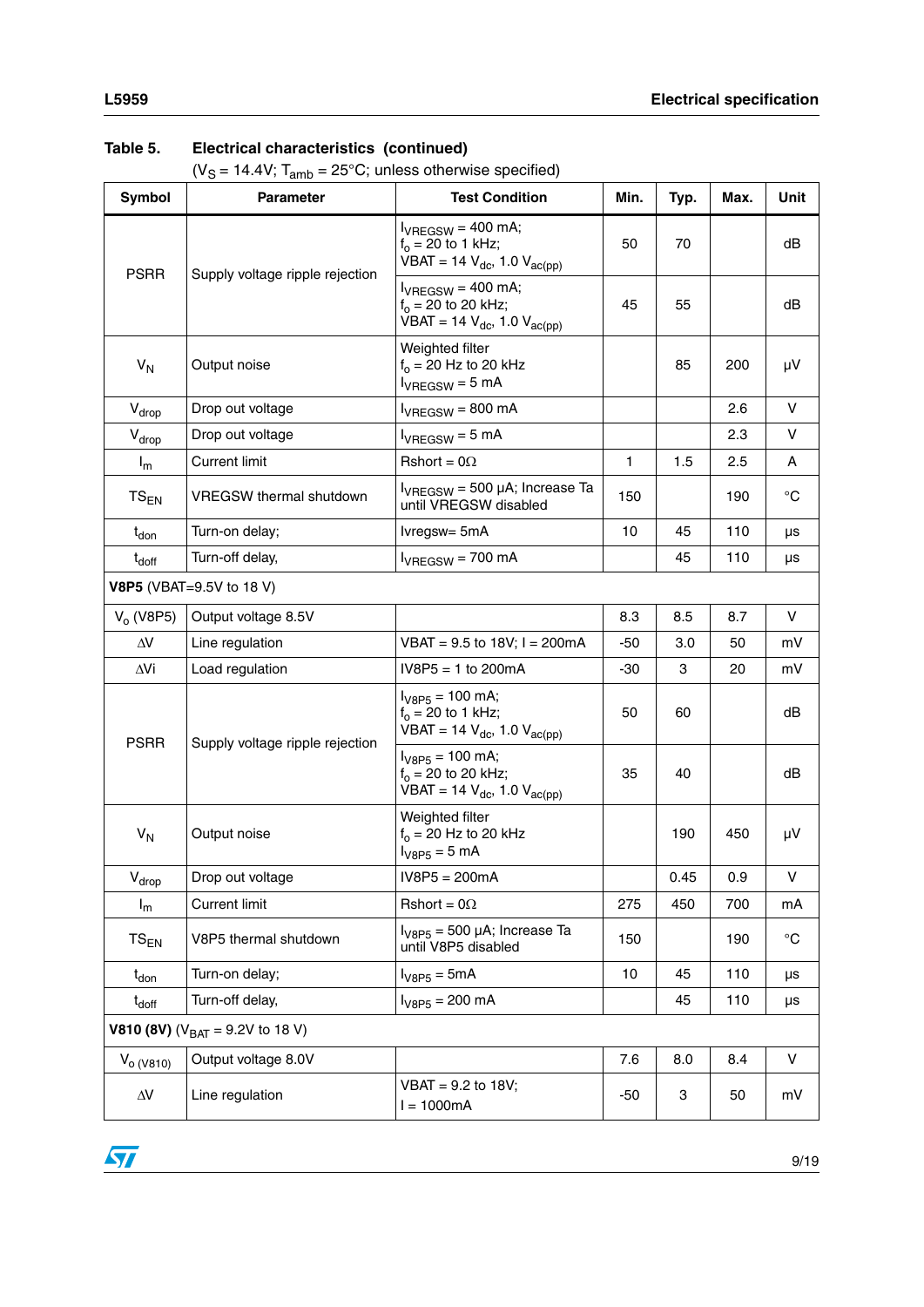( $V_S = 14.4V$ ; T<sub>amb</sub> = 25°C; unless otherwise specified)

| Symbol                   | <b>Parameter</b>                        | <b>Test Condition</b>                                                                  | Min.   | Typ.  | Max. | Unit         |
|--------------------------|-----------------------------------------|----------------------------------------------------------------------------------------|--------|-------|------|--------------|
| ∆Vi                      | Load regulation                         | $I_{V810}$ = 0.5 to 1000 mA                                                            | $-100$ | -20   | 10   | mV           |
| <b>PSRR</b>              | Supply voltage ripple rejection         | $I_{V810} = 500$ mA;<br>$f_0 = 20$ to 1 kHz;<br>VBAT = 14 $V_{dc}$ , 1.0 $V_{ac(pp)}$  | 50     | 55    |      | dB           |
|                          |                                         | $I_{V810} = 500$ mA;<br>$f_0 = 20$ to 20 kHz;<br>VBAT = 14 $V_{dc}$ , 1.0 $V_{ac(pp)}$ | 30     | 35    |      | dB           |
| $V_{N}$                  | Output noise                            | Weighted filter<br>$f_0 = 20$ Hz to 20 kHz<br>$I_{V810} = 5$ mA                        |        | 175   | 450  | μV           |
| Vdrop                    | Drop out voltage                        | $IV810(8V) = 1000mA(1)$                                                                |        | 0.45  | 0.9  | V            |
| $I_m$                    | <b>Current limit</b>                    | Rshort = $0\Omega$                                                                     | 1.5    | 2.3   | 3.5  | A            |
| $TS_{EN}$                | V810(8v) thermal shutdown               | $I_{V810(8V)} = 500 \mu A$ ; Increase Ta<br>until V810(8V) disabled                    | 150    |       | 190  | $^{\circ}C$  |
| t <sub>don</sub>         | Turn-on delay;                          | $I_{V810(8V)} = 5mA$                                                                   | 10     | 45    | 110  | μs           |
| $t_{\text{doff}}$        | Turn-off delay,                         | $I_{V810(8V)} = 1000$ mA                                                               |        | 45    | 110  | μs           |
|                          | V810 (10V) ( $V_{BAT} = 11.2V$ to 18 V) |                                                                                        |        |       |      |              |
| $V_0$ (V810)             | Output Voltage 10.0V                    |                                                                                        | 9.5    | 10.0  | 10.5 | V            |
| $\Delta V$               | Line regulation                         | VBAT = 11.2 to 18V; $I =$<br>1000mA                                                    | $-50$  | 2.5   | 50   | mV           |
| ΔVi                      | Load regulation                         | $I_{\text{V810}}$ = 0.5 to 1000 mA                                                     | $-100$ | $-25$ | 10   | mV           |
|                          |                                         | $I_{V810}$ = 500 mA;<br>$f_0 = 20$ to 1 kHz;<br>VBAT = 14 $V_{dc}$ , 1.0 $V_{ac(pp)}$  | 50     | 55    |      | dB           |
| <b>PSRR</b>              | Supply voltage ripple rejection         | $I_{V810} = 500$ mA;<br>$f_0 = 20$ to 20 kHz;<br>VBAT = 14 $V_{dc}$ , 1.0 $V_{ac(pp)}$ | 30     | 35    |      | dB           |
| $V_N$                    | Output noise                            | Weighted filter<br>$f_0 = 20$ Hz to 20 kHz<br>$I_{V810} = 5$ mA                        |        | 175   | 450  | μV           |
| Vdrop                    | Drop out voltage                        | $IV810(10V) = 1000mA(1)$                                                               |        | 0.4   | 0.9  | V            |
| $I_m$                    | <b>Current limit</b>                    | $R_{short} = 0\Omega$                                                                  | 1.5    | 2.3   | 3.5  | A            |
| ${\rm TS}_{\rm EN}$      | V810(10V) thermal shutdown              | $I_{V810(8V)}$ = 500 µA; Increase Ta<br>until V810(10V) disabled                       | 150    |       | 190  | $^{\circ}$ C |
| $t_{\mathsf{don}}$       | Turn-on delay;                          | $I_{V810(8V)} = 5mA$                                                                   | 10     | 45    | 110  | μs           |
| $t_{\text{doff}}$        | Turn-off delay,                         | $I_{V810(8V)} = 1000$ mA                                                               |        | 45    | 110  | μs           |
| <b>HIGH SIDE DRIVER1</b> |                                         |                                                                                        |        |       |      |              |
|                          | Drop voltage HDS1                       | $Idc = 100mA$                                                                          |        | 0.25  | 0.6  | V            |
| VdropSW                  |                                         | $Idc = 200mA$ , $t = 5S$                                                               |        | 0.50  | 1.2  | V            |

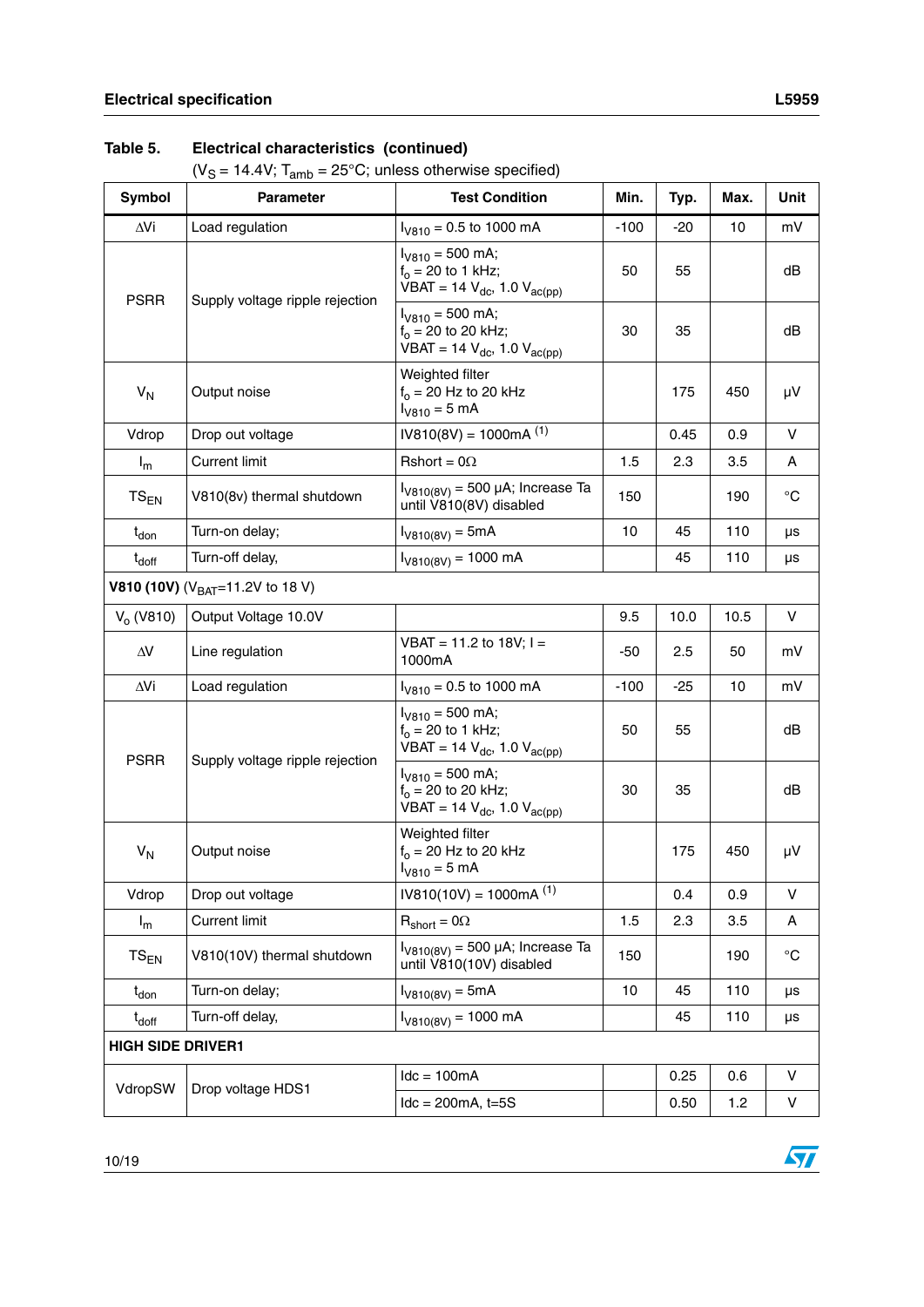( $V_S = 14.4V$ ; T<sub>amb</sub> = 25°C; unless otherwise specified)

| <b>Symbol</b>               | <b>Parameter</b>                              | <b>Test Condition</b>                                                     | Min.              | Typ.                                       | Max.    | Unit        |  |
|-----------------------------|-----------------------------------------------|---------------------------------------------------------------------------|-------------------|--------------------------------------------|---------|-------------|--|
| $I_{\text{STG}}$            | HSD1 short to ground current                  | VHSD1=0V                                                                  | 240               | 300                                        | 400     | mA          |  |
| $I_{\text{STB}}$            | HSD1 short to $V_{BAT}$ current               | VHSD1=VBAT                                                                |                   | $\overline{c}$                             | 10      | mA          |  |
| $\Delta I_{Q(VBAT)}$        | HSD1 bias current change                      | $I_{HSD1} = 0$ to 100 mA;<br>Measure change in VBAT<br>current            |                   | 0.15                                       | 10      | mA          |  |
| $TS_{EN}$                   | HSD1 thermal shutdown                         | $I_{HSD1}$ = 500 µA; Increase Ta<br>until HSD1 disabled                   | 150               |                                            | 190     | $^{\circ}C$ |  |
| $t_{\text{don}}$            | Turn-on delay;                                | $IHSD1=10mA$                                                              | 10                | 50                                         | 110     | μs          |  |
| $t_{\text{doff}}$           | Turn-off delay,                               | $I_{HSD1} = 100$ mA                                                       |                   | 70                                         | 110     | μs          |  |
| $t_{r}$                     | Rise time                                     | 10% to 90%,<br>$I_{HSD1} = 10mA$                                          |                   | 35                                         | 75      | μs          |  |
| <b>HIGH SIDE DRIVER2</b>    |                                               |                                                                           |                   |                                            |         |             |  |
|                             |                                               | $Idc = 300mA$                                                             |                   | 0.2                                        | 0.6     | V           |  |
| VdropSW                     | Drop voltage HDS2                             | $Idc = 450mA$ , $t = 5S$                                                  |                   | 0.3                                        | 1.2     | V           |  |
| I <sub>STG</sub>            | HSD2 short to ground current                  | VHSD2=0V                                                                  | 0.55              | 0.75                                       | 1       | Α           |  |
| $I_{\text{STB}}$            | HSD2 short to $V_{BAT}$ current               | VHSD2=VBAT                                                                |                   | 3.5                                        | 10      | mA          |  |
| $\Delta I_{Q(VBAT)}$        | HSD2 bias current change                      | $I_{HSD2} = 0$ to 300 mA;<br>Measure change in VBAT<br>current            |                   | 0.15                                       | 10      | mA          |  |
| $TS_{EN}$                   | HSD2 thermal shutdown                         | $IHSD2 = 500 \mu A$ ; Increase Ta<br>until HSD2 disabled                  | 150               |                                            | 190     | $^{\circ}C$ |  |
| $t_{don}$                   | Turn-on delay;                                | $I_{HSD2}$ = 10mA                                                         | 10                | 45                                         | 110     | μs          |  |
| $t_{\text{doff}}$           | Turn-off delay,                               | $I_{HSD2} = 300$ mA                                                       |                   | 70                                         | 110     | μs          |  |
| $t_{r}$                     | Rise time                                     | 10% to 90%,<br>$I_{HSD2} = 10mA$                                          |                   | 30                                         | 75      | μs          |  |
| RST (open collector output) |                                               |                                                                           |                   |                                            |         |             |  |
| V <sub>TH</sub>             | <b>VSTBY</b> reset threshold                  | Force VSTBY low until RST*<br>asserted                                    | $0.93$ $^{\star}$ | $0.95$ $^{\star}$<br>VSTBY   VSTBY   VSTBY | $0.97*$ | V           |  |
| <b>V<sub>HYS</sub></b>      | Hysteresis of reset on rising<br><b>VSTBY</b> |                                                                           | 10                | 50                                         | 200     | mV          |  |
| $t$ <sub>rRST</sub>         | Rise time                                     | 10% to 90%,<br>$R_{\text{RST}} = 47 \text{ k}\Omega$<br>$C_{RST}$ = 50 pF |                   | 20                                         | 30      | μs          |  |
| $t_{\text{fRST}}$           | Fall time                                     | 90% to 10%, $R_{\text{RST}} = 47$ k $\Omega$ ,<br>$C_{RST}$ = 50 pF       |                   | 300                                        | 1000    | ns          |  |
| V <sub>IH</sub> _RSTDLY     | RSTDLY input voltage threshold                | Verify RST is de asserted                                                 | 2.5               | 2.75                                       | 3.5     | V           |  |
| $I_{SRC}$                   | <b>RSTDLY</b> current                         | $RSTDLY = 0 VDC$                                                          | 6                 | 8.5                                        | 12      | μA          |  |

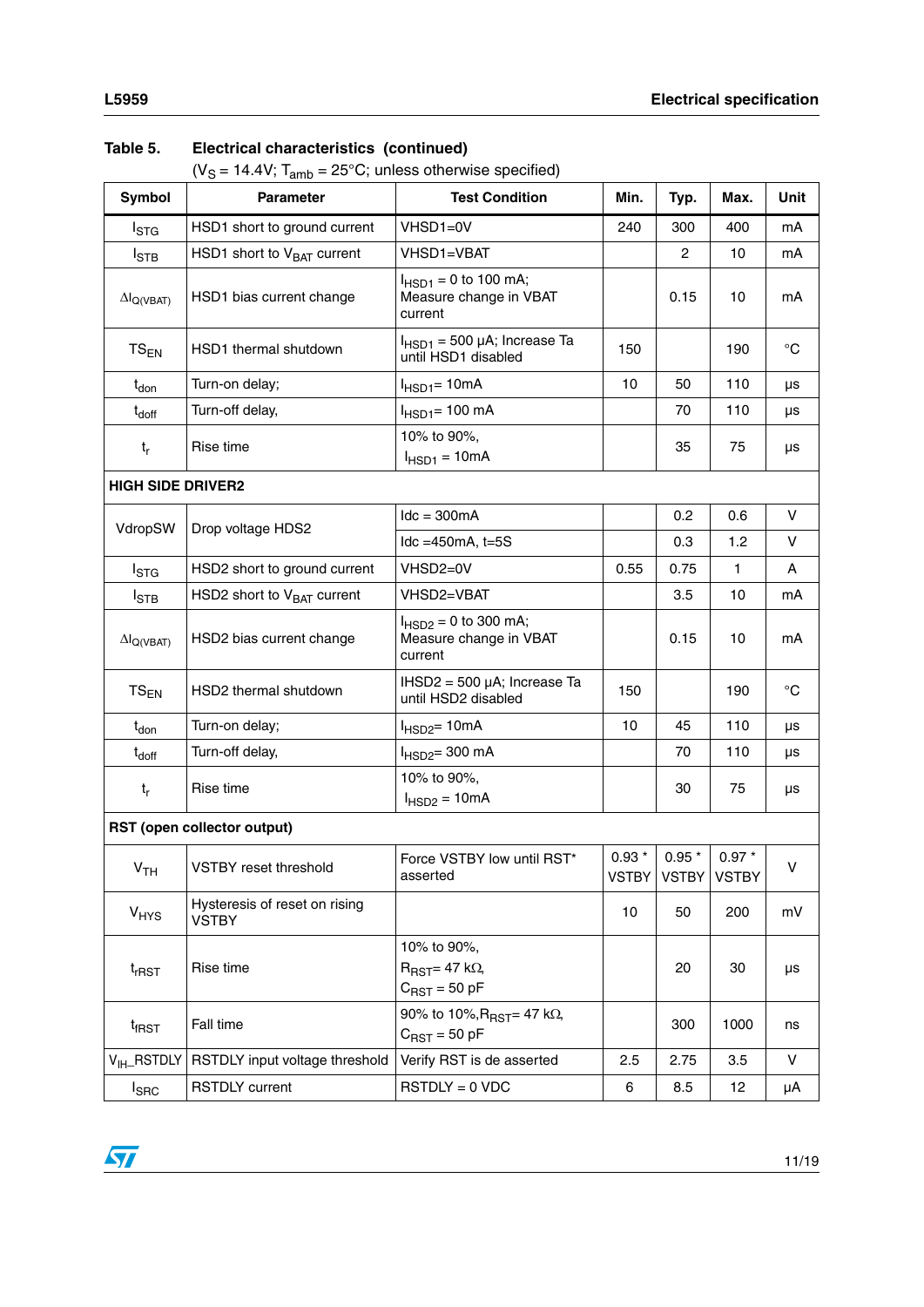( $V_S = 14.4V$ ; T<sub>amb</sub> = 25°C; unless otherwise specified)

| Symbol                                              | <b>Parameter</b>                      | <b>Test Condition</b>           | Min. | Typ. | Max. | <b>Unit</b> |
|-----------------------------------------------------|---------------------------------------|---------------------------------|------|------|------|-------------|
| t <sub>por</sub>                                    | <b>RST POR delay time</b>             | $C_{\text{RSTDIV}} = 0.1 \mu F$ | 20   | 30   | 50   | ms          |
| Glitch rejection filter time<br>$T_{\text{glitch}}$ |                                       |                                 | 5    | 12.5 | 20   | μs          |
| ENABLE INPUT (VREGSW, V8P5, V810, HSD1, HSD2)       |                                       |                                 |      |      |      |             |
| V <sub>IH</sub>                                     | Threshold recognized as high<br>level |                                 |      |      | 2.0  | v           |
| Threshold recognized as low<br>$V_{IL}$<br>level    |                                       |                                 | 0.8  |      |      | v           |
| V <sub>HYSEN</sub>                                  | Hysteresis of enable                  |                                 | 0.15 | 0.35 |      | v           |
| <b>LKGEN</b>                                        | Enable input pull-down current        | $V_{EN} = V_{IL(mIN)}$ to VSTBY | 10   | 30   | 50   | μA          |

1. Drop condition means that the supply voltage drop down to 100 mV from the regulated output and the regulator is sourcing its maximal load.

2. Stability Request is design info, not tested.

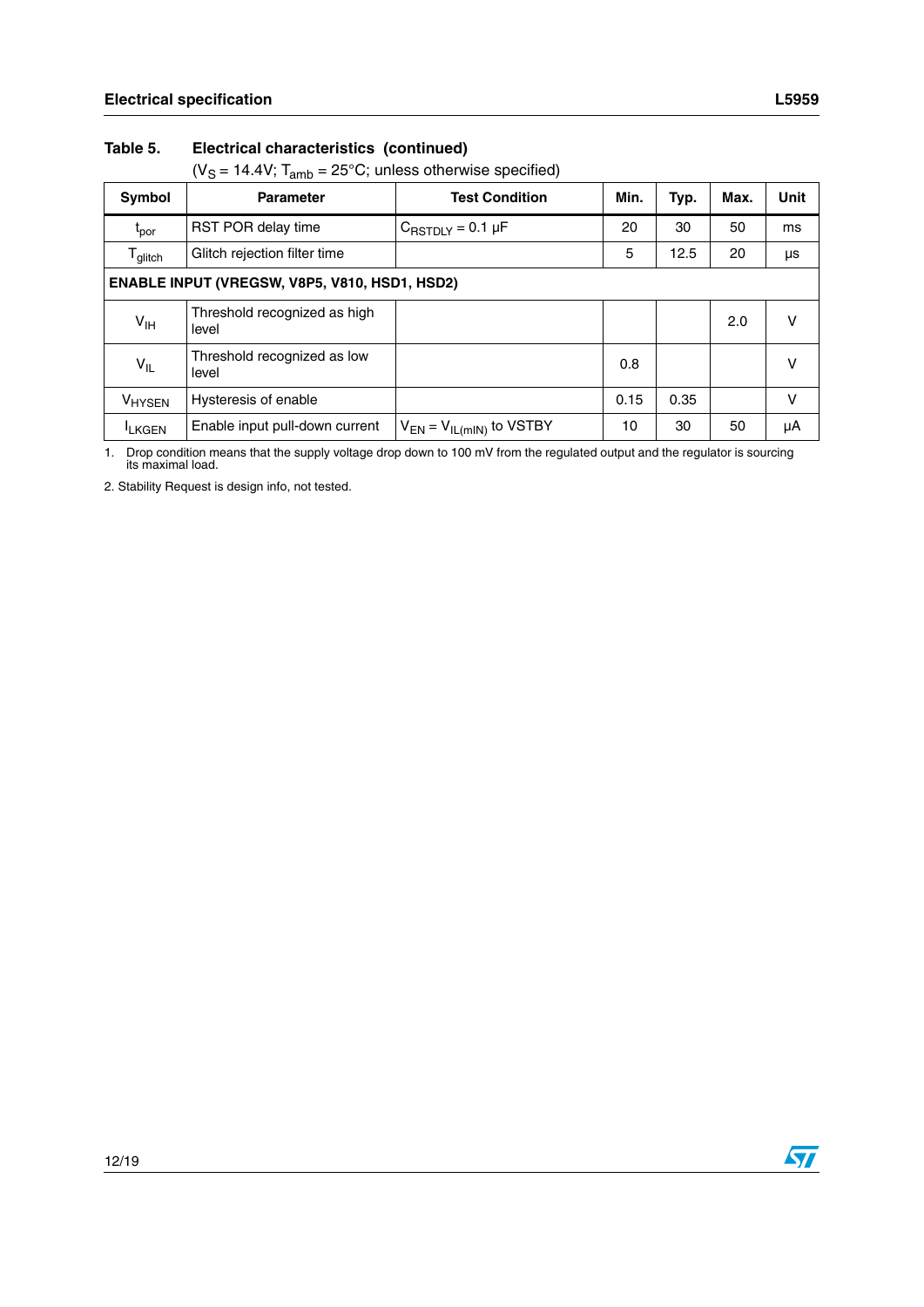# <span id="page-12-0"></span>**4 Timing diagrams**



<span id="page-12-1"></span>**Figure 3. Timing diagram of regulators and HSD**

<span id="page-12-2"></span>



 $\sqrt{2}$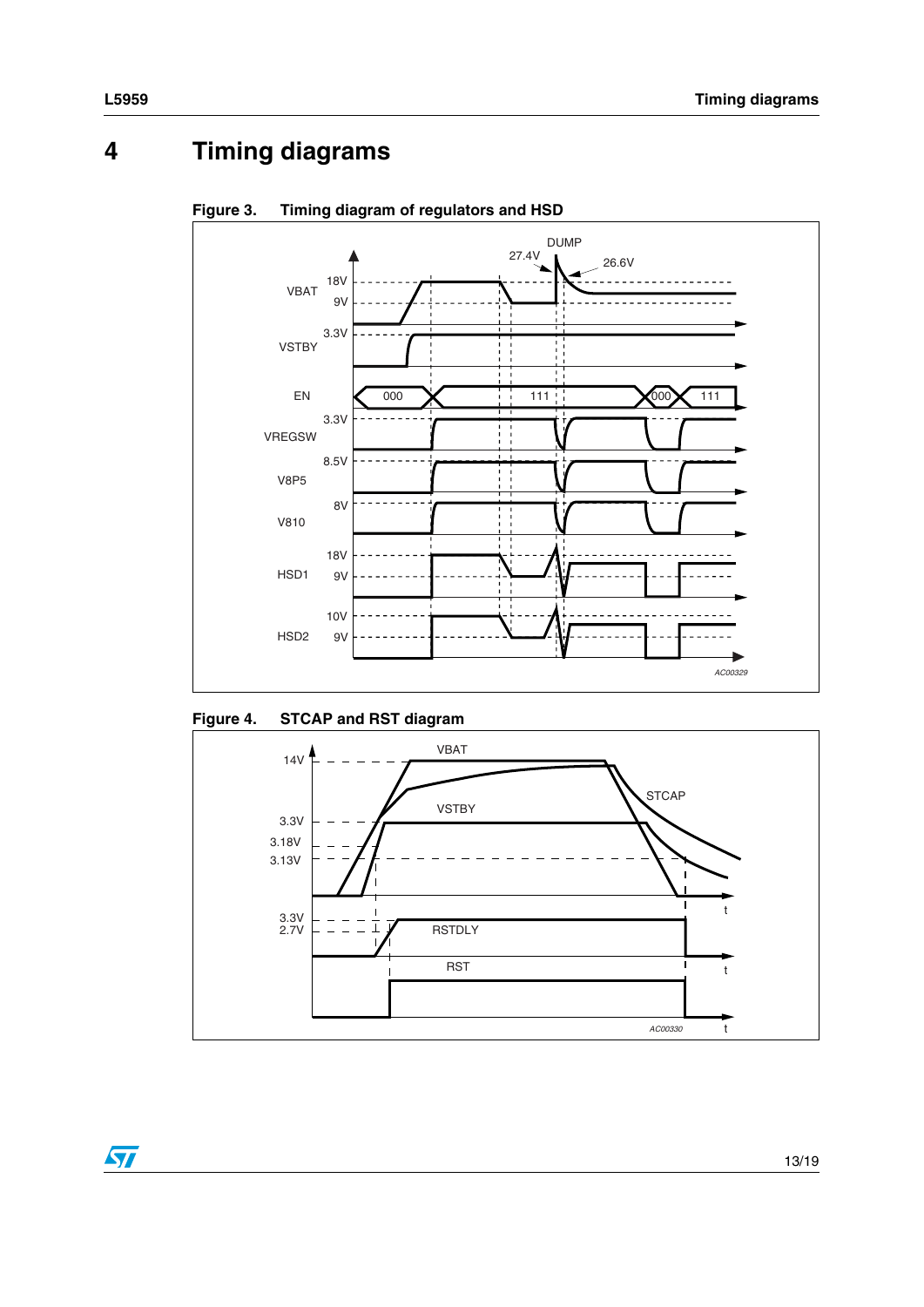

<span id="page-13-0"></span>**Figure 5. VBATVW (over/under voltage warning)**



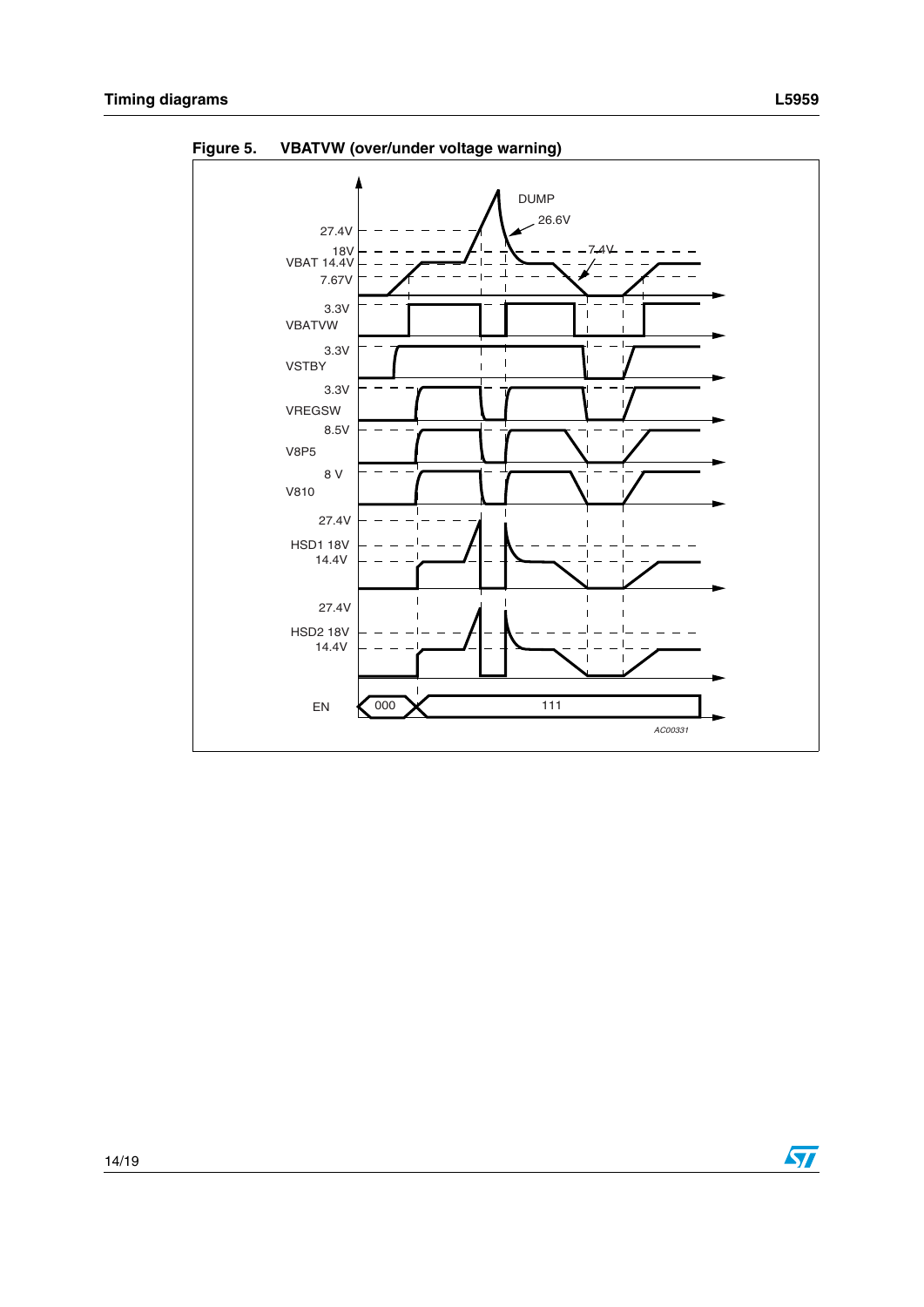

<span id="page-14-0"></span>**Figure 6. Independent thermal shutdown**

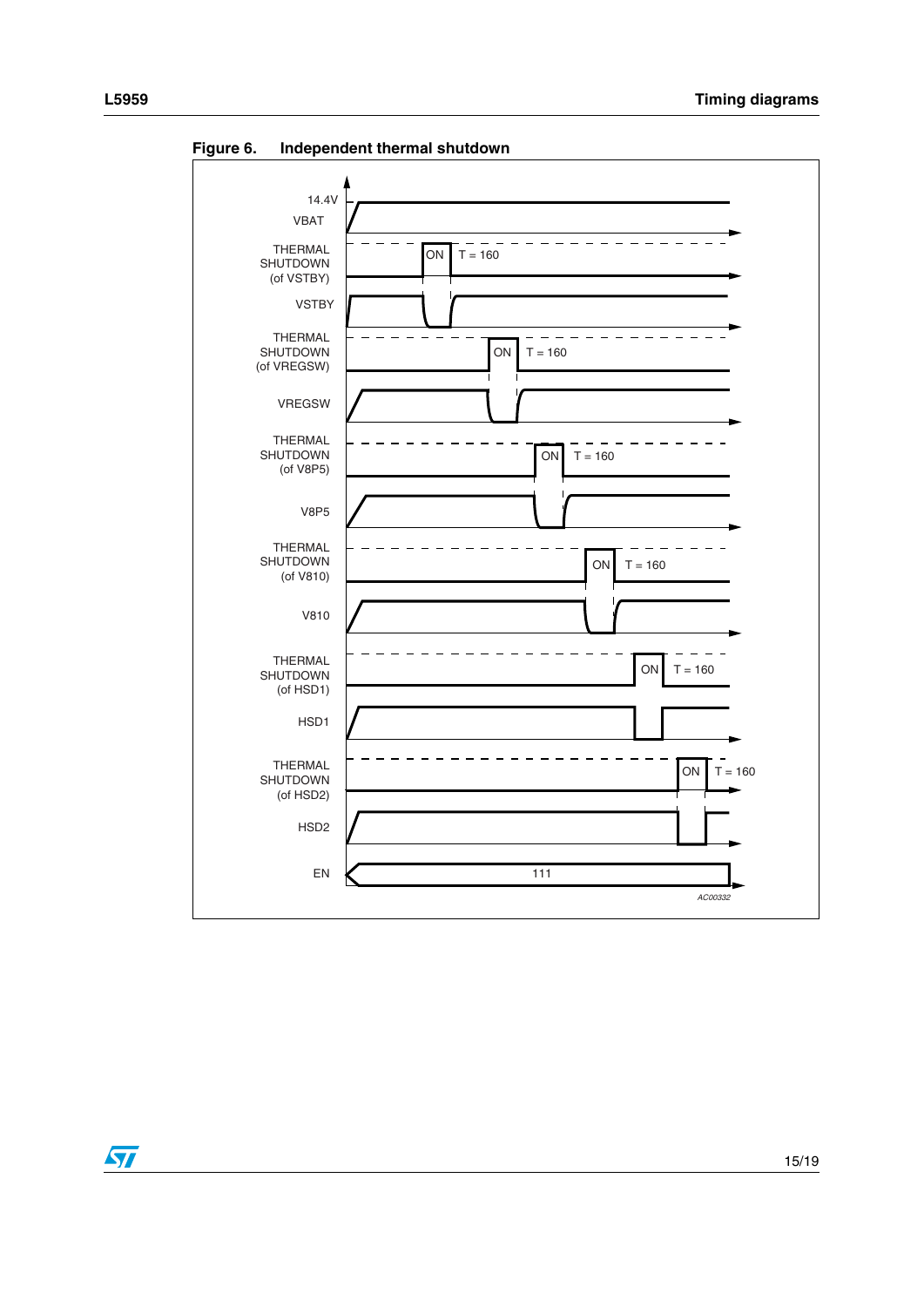<span id="page-15-0"></span>



<span id="page-15-1"></span>



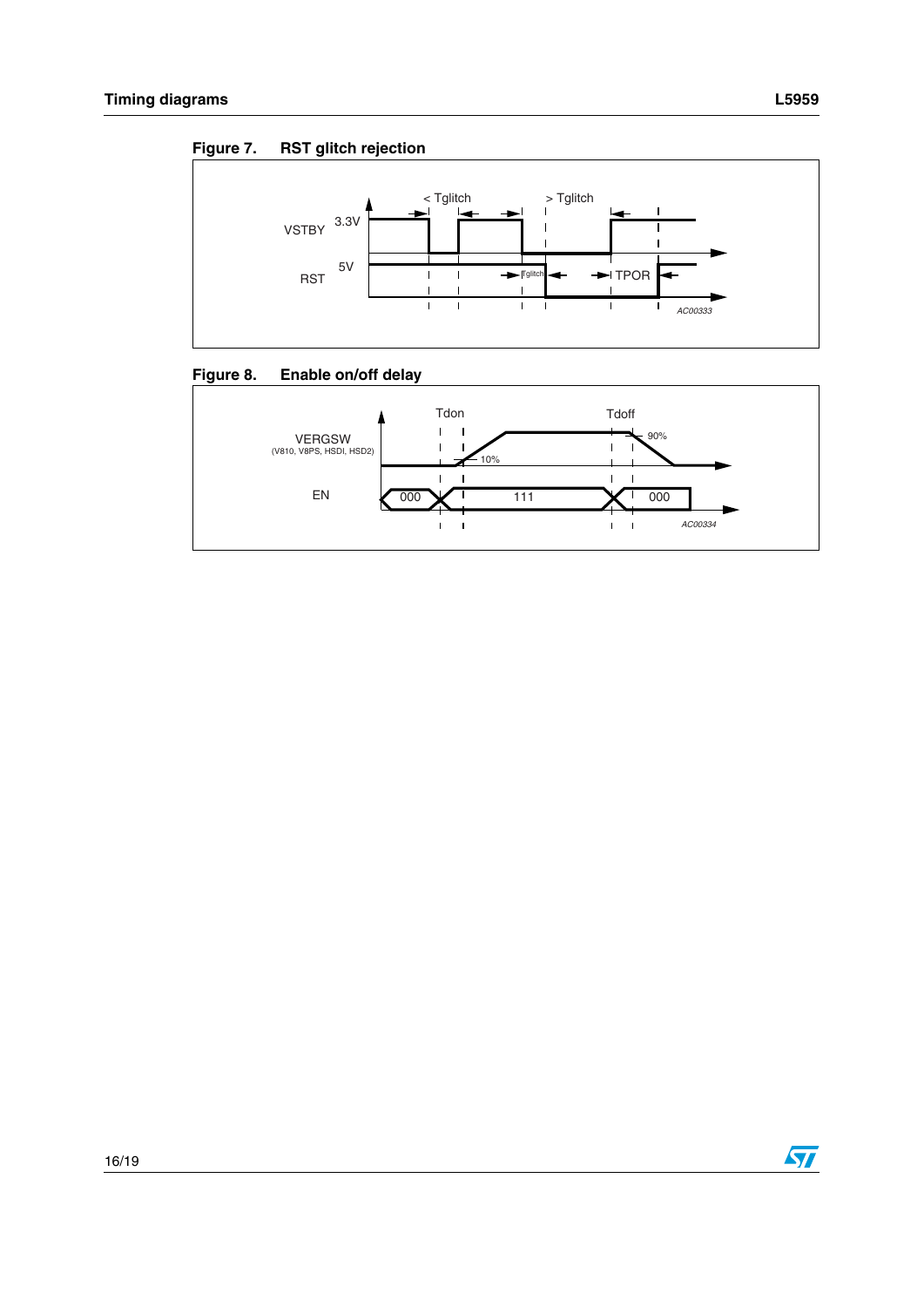## <span id="page-16-0"></span>**5 Package information**

In order to meet environmental requirements, ST offers these devices in  $ECOPACK^{\circledcirc}$ packages. These packages have a Lead-free second level interconnect. The category of second Level Interconnect is marked on the package and on the inner box label, in compliance with JEDEC Standard JESD97. The maximum ratings related to soldering conditions are also marked on the inner box label. ECOPACK is an ST trademark. ECOPACK specifications are available at: www.st.com.



<span id="page-16-1"></span>**Figure 9. Multiwatt15 (vertical) mechanical data and package dimensions**

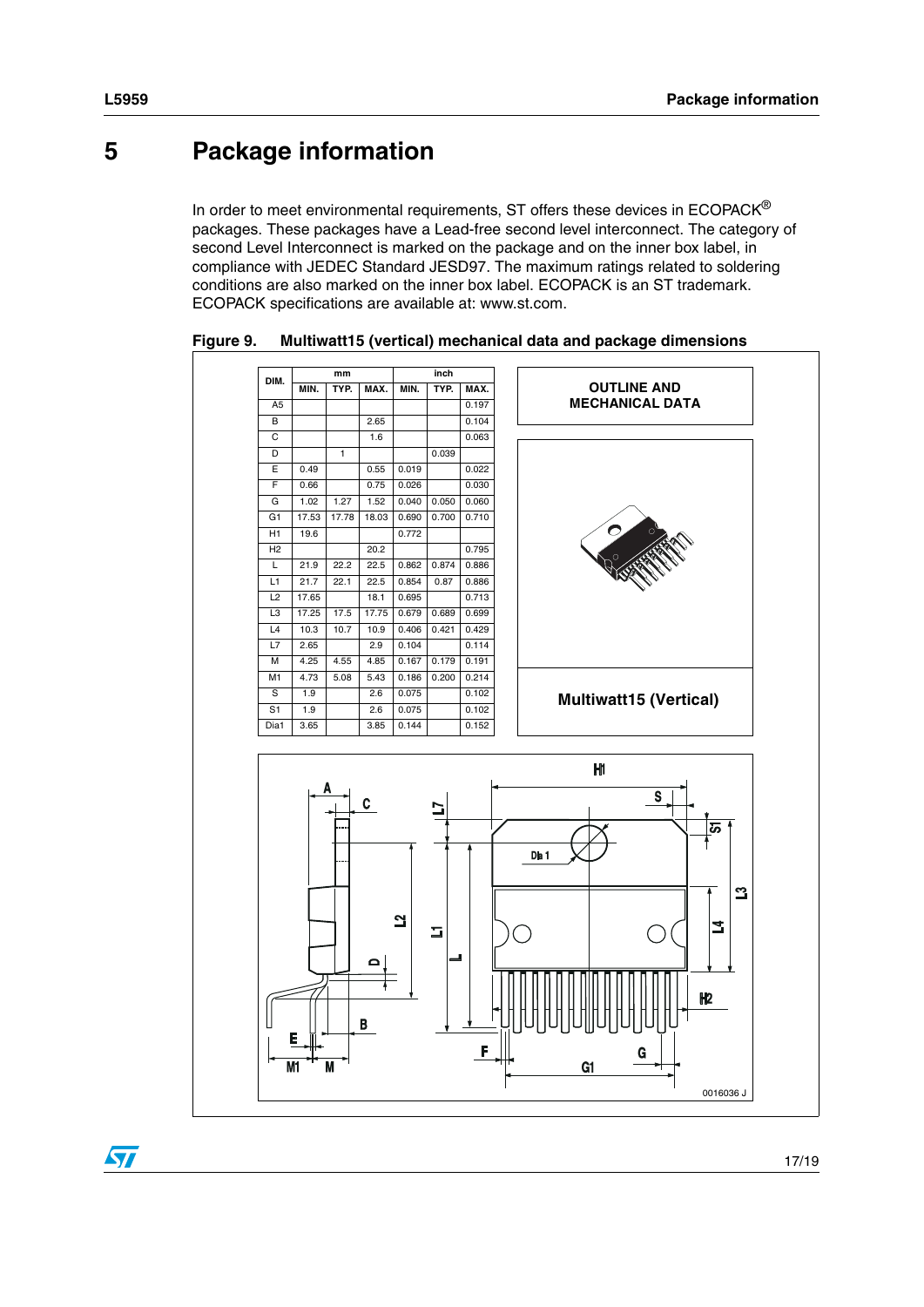# <span id="page-17-0"></span>**6 Revision history**

#### <span id="page-17-1"></span>Table 6. **Document revision history**

| <b>Date</b> | <b>Revision</b> | <b>Changes</b>                                   |
|-------------|-----------------|--------------------------------------------------|
| 26-Jun-2006 |                 | Initial release.                                 |
| 28-Aug-2007 | 2               | Minor changes, improved quality of the drawings. |
| 17-Sep-2013 | 3               | Updated Disclaimer.                              |